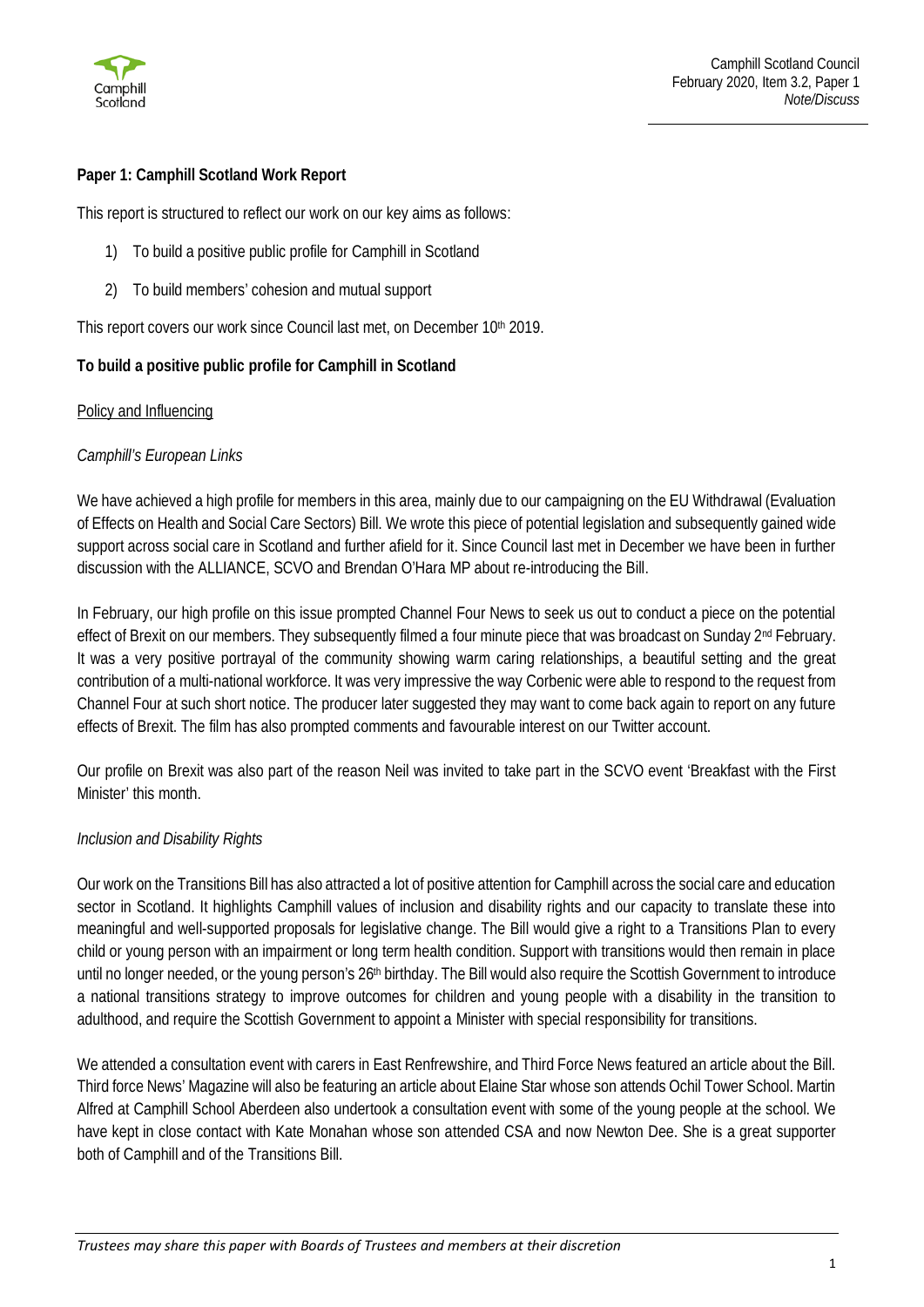

The public consultation on the Bill ran until 22 January 2020, and a total of 87 responses were received which is very encouraging. Johann Lamont MSP's office will now analyse the responses, and work with Camphill Scotland and Inclusion Scotland on next steps.

### *Other Influencing Activities*

We arranged for Roseanna Cunningham MSP, the Cabinet Secretary for Environment, Climate Change and Land Reform to visit Ochil Tower School on 27 January 2020. Third force News included an article about the Cabinet Secretary's visit. Beatrice Wishart MSP, the Liberal Democrats' Spokesperson for Education, visited Camphill School Aberdeen on 31 January 2020.

Our links with the Scottish Commission for Learning Disability (SCLD) are continuing to develop. Neil met with their CEO, Charlie McMillan, who is very supportive both of Camphill and our work on transitions. He agreed to come along to the influencing group in May to discuss current issues in relation to learning disability policy and practice and opportunities for Camphill and SCLD to work together in these areas. He will also have a tour of Blair Drummond and meet a variety of people there.

Robert and Jennifer visited SCLD to discuss inclusive communications. SCLD offered to facilitate a workshop on culture change and inclusive communication in its widest sense for members.

We continue to play an active role in key cross party groups in the Scottish Parliament, and attended the recent meetings of the Cross Party Groups on Disability, and on Carers.

#### **Communications**

#### *Camphill's 80th Birthday*

We held discussions with three potential providers about making a video to celebrate the 80<sup>th</sup> birthday of Camphill. The video would highlight the enduring inspiration behind the establishment of Camphill in 1940. It will also focus on the unique and valuable features of Camphill as these have been pointed out by parents, carers and others – namely: the breadth and depth of relationships offered by community life, the wide range of opportunities to find a sense of purpose through work and social/cultural life and the beautiful environments on offer. Two of the potential providers subsequently submitted formal proposals and these were considered by the influencing group on 22<sup>nd</sup> January. All comments received so far have been very positive about the merits of taking this idea forward and a clear favourite is emerging.

We have also now booked a celebratory reception at the Scottish Parliament on 27<sup>th</sup> October and use of the exhibition space for that week. Further plans for this event will be made with the influencing group.

#### *Other Communications Activity*

We arranged for MS Photography to visit Simeon, Camphill School Aberdeen, Corbenic and Ochil Tower School. Members enjoyed working with the photographer and he created a suite of new, attractive photographs that illustrate our three themes of relationships, purpose and environment.

We have maintained our Twitter profile and published a newsletter for members and an e-bulletin for stakeholders. Our Voice articles covered our work on transitions, visits to communities, a new immigration system and we highlighted the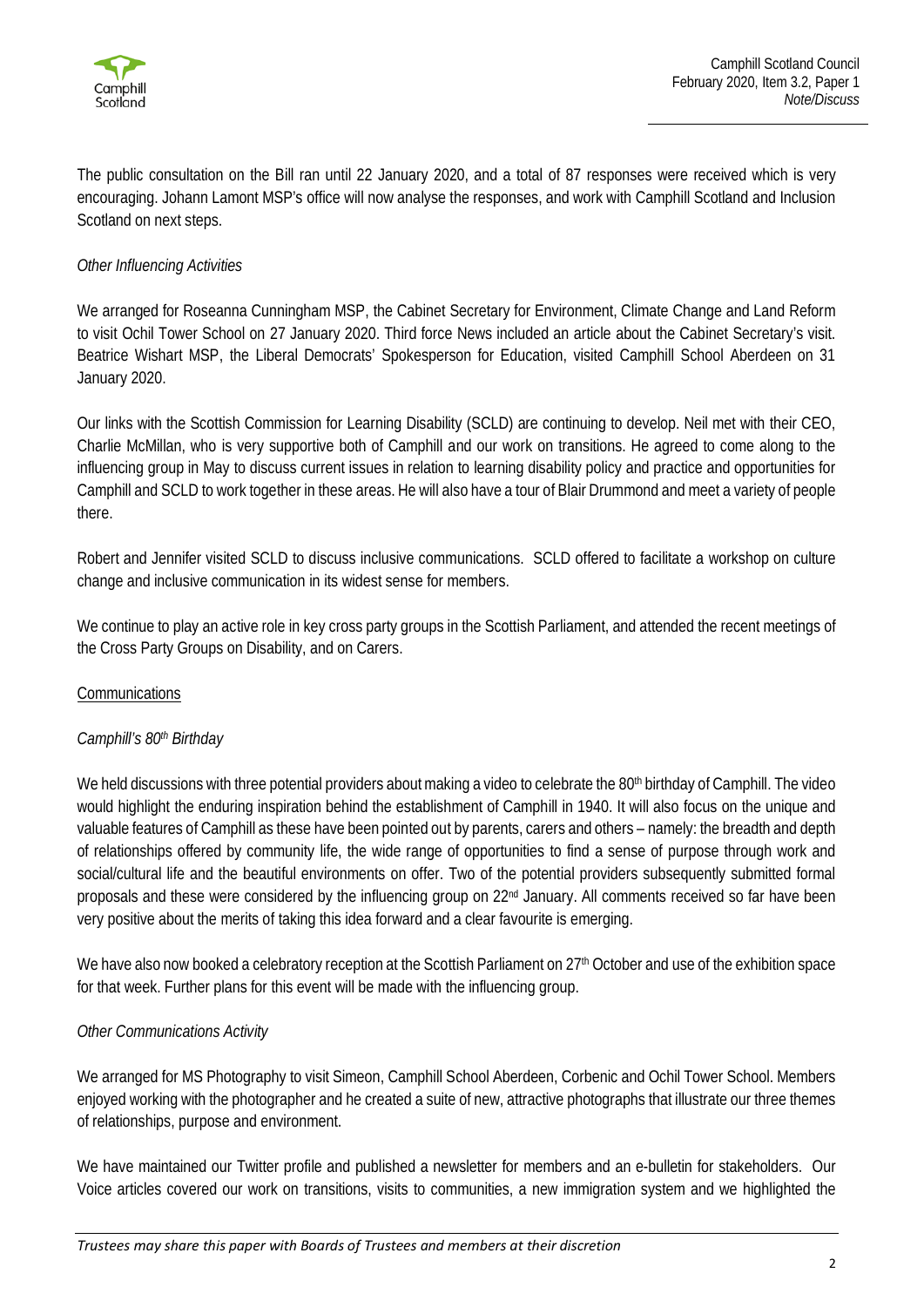

values element of the next Dialogue conference and CSA's mention in the Grampian Mental Health and Learning Disability Strategy review. We issued two calls to action to gather more support for the consultation on the Transitions Bill.

Finally, it has been confirmed that Jon Plunkett, Care & Support Manager at Corbenic, will read his poem, 'Meanwhile', at the Scottish Parliament's Time for Reflection which will open business in the Scottish Parliament on 17 March 2020.

### **Building Members' Cohesion and Mutual Support**

#### *Care Inspection*

We facilitated a members' meeting with Claire Drummond of the Care Inspectorate on Monday 13<sup>th</sup> January. We discussed the recent advice given by the inspector for Corbenic who said that volunteers could not be involved in administering medication. Claire advised us that the inspector had got it wrong. Claire stated that it is not the Care Inspectorate's position that unpaid workers cannot administer medication. Claire has spoken to the inspector for Corbenic and the Team Manager to clarify this. This positive outcome illustrates the great value of this forum where members and a senior manager from the Care Inspectorate can address any issues at an early stage.

#### *SSSC and Workforce Regulation/Development*

We have confirmed arrangements for members to meet with Laura Lamb of the SSSC. Laura is Head of Learning and Development at the SSSC and therefore well placed to have a discussion on the future of social pedagogy in Scotland as well as any other issues members wish to raise on any aspect of the SSSC's role in regulating and developing the social care workforce.

In preparation for this meeting Neill attended the recent meeting of the Social Pedagogy Network at Ochil Tower where he facilitated an 'open space discussion' on working with the SSSC.

#### *Leadership for Succession*

Eleven people have come forward from Newton Dee, Simeon Care for the Elderly and Camphill School Aberdeen to take part in the latest Leadership Development Programme to be facilitated by Animate Consulting in Aberdeen. This is a positive response and shows the continuing appetite of members to learn about leadership together and build supportive peer relationships across communities. There are currently two action learning sets in operation, facilitated by Jeannie Carlson, to help more established leaders develop their leadership practice and their peer networks. These have been well received and more are planned for the next financial year.

#### *The Camphill Scotland Strategic Finance Group*

Annie Gunner Logan, CEO of CCPS, will attend the next meeting to take place at Tiphereth on the 10<sup>th</sup> March to talk about the implementation of the living wage in Scotland and CCPS' efforts to represent their members' interest in this and in relation to the funding of social care generally in Scotland. There will then be the usual opportunity for those involved in the financial side of community life to share ideas and offer peer support.